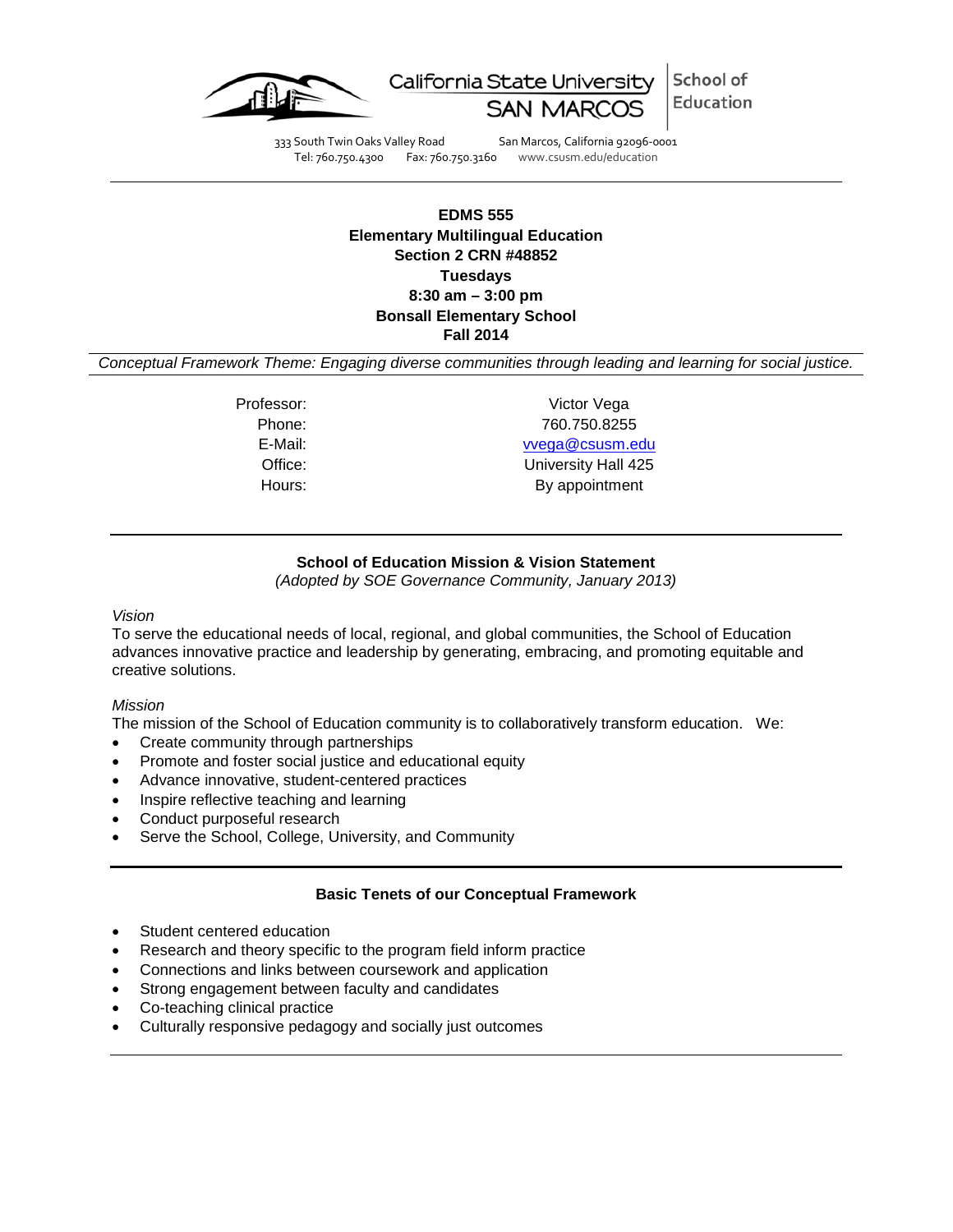| <b>Table of Contents</b> |  |
|--------------------------|--|
|                          |  |
|                          |  |
|                          |  |
|                          |  |
|                          |  |
|                          |  |
|                          |  |
|                          |  |
|                          |  |
|                          |  |
|                          |  |
|                          |  |
|                          |  |
|                          |  |
|                          |  |
|                          |  |
|                          |  |
|                          |  |
|                          |  |
|                          |  |
|                          |  |
|                          |  |
|                          |  |
|                          |  |

# **COURSE DESCRIPTION**

<span id="page-1-0"></span>Focuses on developing an understanding of culturally responsive theory, methodology, and assessment of second language acquisition in integrated and inclusive elementary and middle level classrooms. *May not be taken for credit by students who have received credit for EDML 552. Requires participation in the public schools.*

<span id="page-1-1"></span>**Vega**: This course addresses the needs of elementary school teachers faced with the growing diversity in today's classrooms. It will focus on bilingual sociolinguistic/sociocultural competence and implications for learning and instruction, application of effective alternative instructional practices, cultural aspects of English learners, as well as effective and appropriate English language development (ELD) techniques and successful bilingual, multilingual education for Language minority students.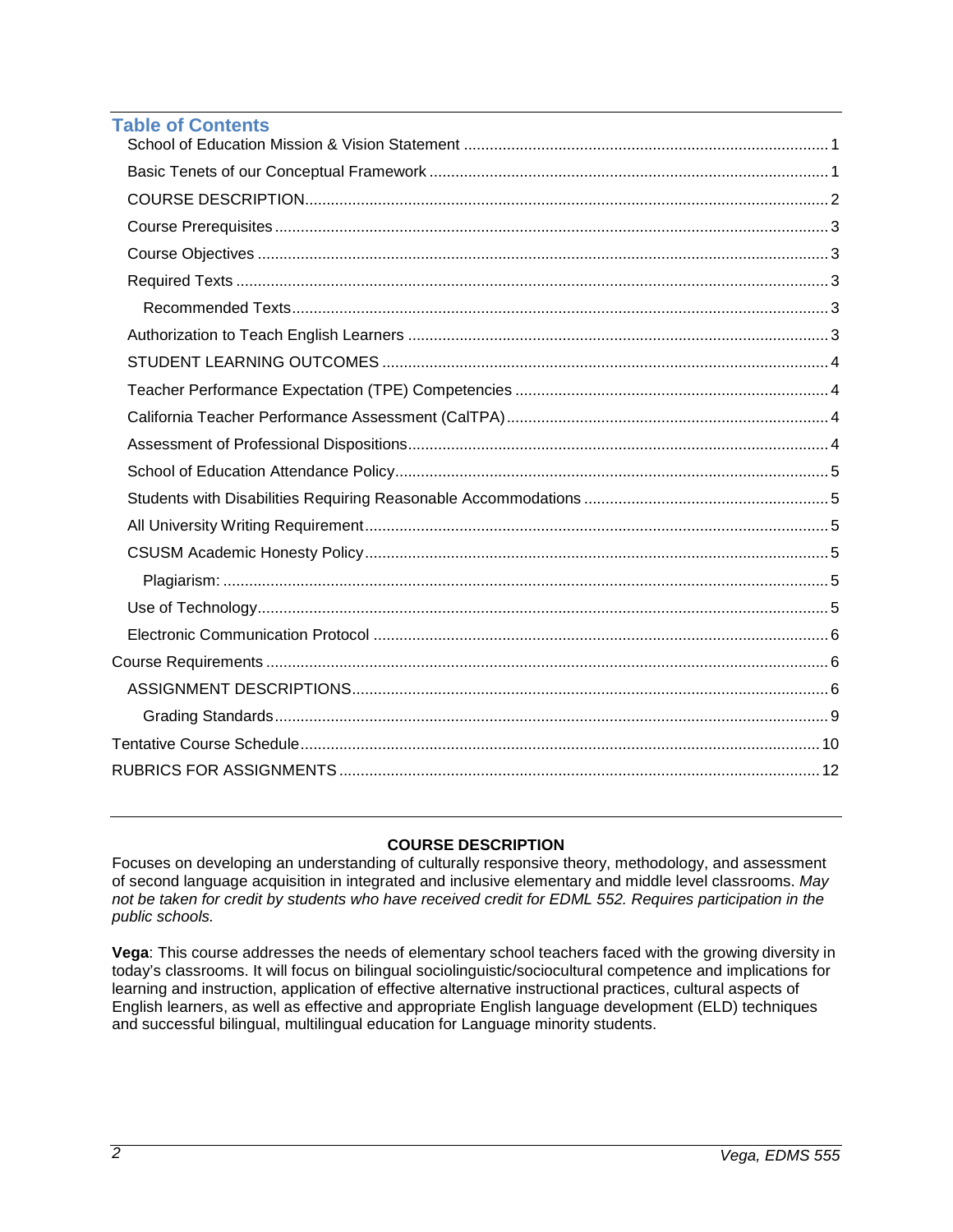# **Course Prerequisites**

<span id="page-2-0"></span>Admission to the Multiple Subject/CLAD Teacher Credential Program

#### **Course Objectives**

- 1. Explain the basic terms, philosophies, problems, issues, history, and practices related to the education of language minority persons in California and the US and knowledge of the history, policies, programs, and research on the effectiveness of bilingual education and bilingualism in the United States.
- 2. Demonstrate understanding of the most important goals of bilingual/multicultural education. Understand and apply research and its effects on the dimensions of learning in bilingual education program models.
- 3. Explain the theoretical framework upon which bilingual education is founded and demonstrate understanding of the philosophical, theoretical, legal, and legislative foundations of bilingual education and their effects on program design and educational achievement.
- 4. Demonstrate understanding of existing student identification, assessment, and language redesignation requirements for the state of California.
- 5. Explain the connections between bilingual education, English as a second language, and SDAIE, SDAIS/CALLA methodologies. Apply knowledge of the research on the cognitive effects of bilingualism and biliteracy as developmental processes in instructional practice
- 6. Demonstrate understanding of models of multicultural intercultural education and their implications for curriculum, instruction, and educational policy. Become cognizant of the fact that students' motivation, participation, and achievement are influenced by an intercultural classroom climate and school community.
- 7. Gain knowledge and understanding pertaining to similarities and differences between, contributions of, exchanges between, and varying perspectives of the populations referenced in the Non- Discrimination Policy of the State of California.
- 8. Demonstrate knowledge of the transferability between primary and target language with the understanding that the level of transferability is affected by the level of compatibility and may vary among languages.
- 9. Promote authentic parental participation that includes learning about school systems, assuming leadership roles and affecting policy and understanding of the family as a primary language and cultural resource.

## **Required Texts**

- <span id="page-2-1"></span> *Making Content Comprehensible for English Language Learners: The SIOP Model, 4th Edition.*  (Echevarria,Vogt, & Short, 2013).ISBN: 978-0-13-268972-4
- *Common Core for the Not-So-Common Learner, Grades K-5 English Language Arts Strategies, Grades K-5.* (Hongsfeld & Dove, 2013).ISBN: 9781452257822
- Download 2012 English Language Development Standards and Appendices A-D for California Public Schools K-12.You can download the ELD standards from the CDE website (http://www.cde.ca.gov/sp/el/er/eldstandards.asp)
- Download California's Common Core State Standard from California Department of Education Common Core website [\(http://www.cde.ca.gov/be/st/ss/documents/finalelaccssstandards.pdf\)](http://www.cde.ca.gov/be/st/ss/documents/finalelaccssstandards.pdf).

## <span id="page-2-2"></span>**Recommended Texts**

- *99 Ideas and Activities for Teaching English Language Learners with the SIOP Model.* (Echevarria, Vogt, & Short, 2008). ISBN: 978-0-205-52106-7
- *eStandards*  California Common Core and ELD State Standards app

## **Authorization to Teach English Learners**

<span id="page-2-3"></span>This credential program has been specifically designed to prepare teachers for the diversity of languages often encountered in California public school classrooms. The authorization to teach English learners is met through the infusion of content and experiences within the credential program, as well as additional coursework. Candidates successfully completing this program receive a credential with authorization to teach English learners.

*(Approved by CCTC in SB 2042 Program Standards, August 02)*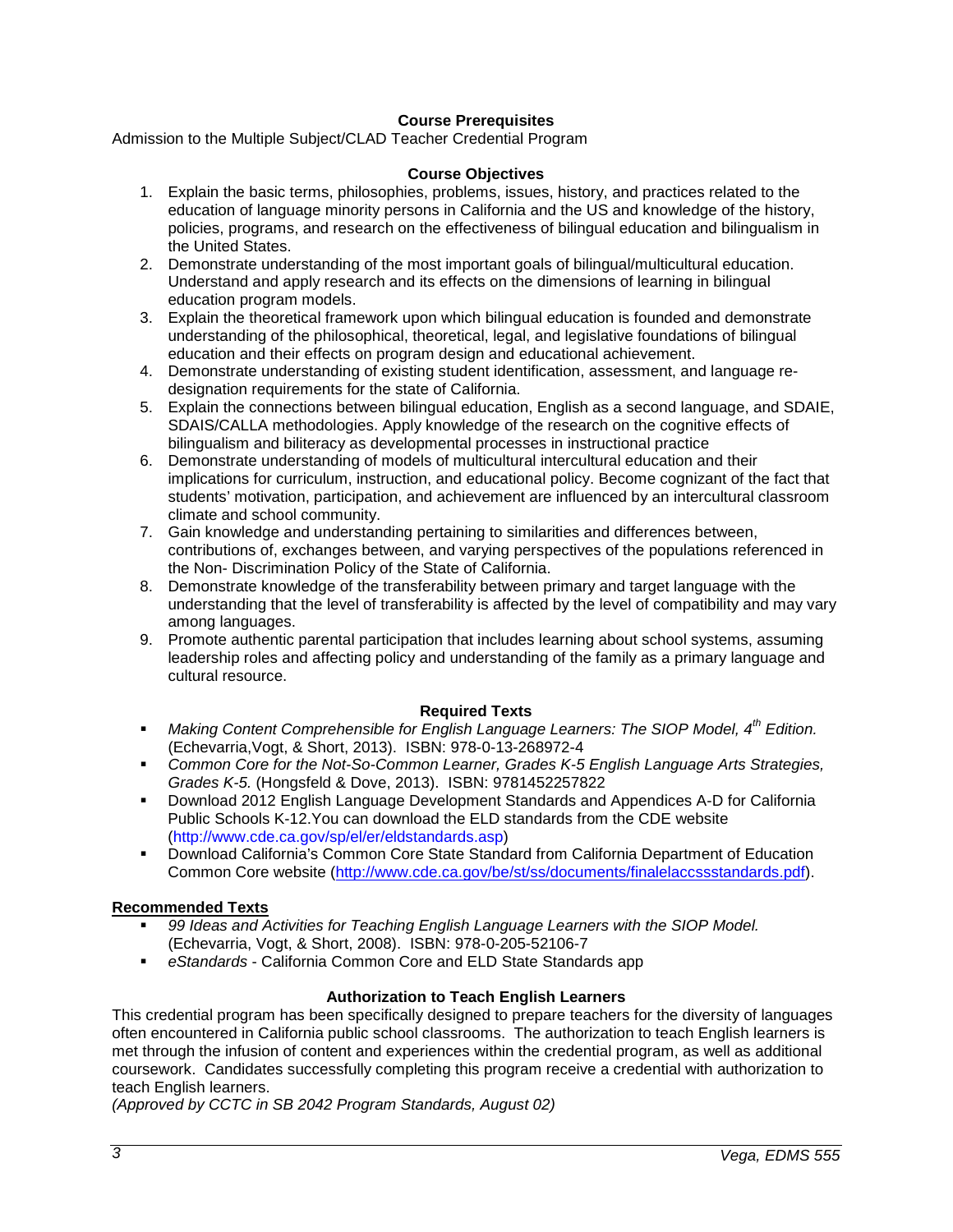## **STUDENT LEARNING OUTCOMES**

### **Teacher Performance Expectation (TPE) Competencies**

<span id="page-3-1"></span><span id="page-3-0"></span>The course objectives, assignments, and assessments have been aligned with the CTC standards for the Multiple and Single Subject(s) Credential. This course is designed to help teachers seeking a California teaching credential to develop the skills, knowledge, and attitudes necessary to assist schools and district in implementing effective programs for all students. The successful candidate will be able to merge theory and practice in order to realize a comprehensive and extensive educational program for all students. You will be required to formally address the following TPEs in this course:

# **TPE 15**: **Social Justice and Equity**

- Valuing socially equitable teaching, learning, and schooling in a variety of organizational settings
- Incorporating pluralism and divergent perspectives on educating diverse students
- Democratizing public education to achieve social justice and equity

#### **TPE 7**: **Teaching English Learners**

- Selects materials and strategies for students' English comprehension
- Makes curriculum content appropriate for English language learners

### **California Teacher Performance Assessment (CalTPA)**

<span id="page-3-2"></span>Beginning July 1, 2008 all California credential candidates must successfully complete a state-approved system of teacher performance assessment (TPA), to be embedded in the credential program of preparation. At CSUSM this assessment system is called the CalTPA or the TPA for short.

To assist your successful completion of the TPA, a series of informational seminars are offered over the course of the program. TPA related questions and logistical concerns are to be addressed during the seminars. Your attendance to TPA seminars will greatly contribute to your success on the assessment.

Additionally, SOE classes use common pedagogical language, lesson plans (lesson designs), and unit plans (unit designs) in order to support and ensure your success on the TPA and more importantly in your credential program.

The CalTPA Candidate Handbook, TPA seminar schedule, and other TPA support materials can be found on the SOE website: <http://www.csusm.edu/education/CalTPA/ProgramMaterialsTPA.html>

#### **Assessment of Professional Dispositions**

<span id="page-3-3"></span>Assessing a candidate's dispositions within a professional preparation program is recognition that teaching and working with learners of all ages require not only specific content knowledge and pedagogical skills, but positive attitudes about multiple dimensions of the profession. The School of Education has identified six dispositions – social justice and equity, collaboration, critical thinking, professional ethics, reflective teaching and learning, and life-long learning—and developed an assessment rubric. For each dispositional element, there are three levels of performance - *unacceptable*, *initial target*, and *advanced target*. The description and rubric for the three levels of performance offer measurable behaviors and examples.

<span id="page-3-4"></span>The assessment is designed to provide candidates with ongoing feedback for their growth in professional dispositions and includes a self-assessment by the candidate. The dispositions and rubric are presented, explained and assessed in one or more designated courses in each program as well as in clinical practice. Based upon assessment feedback candidates will compose a reflection that becomes part of the candidate's Teaching Performance Expectation portfolio. Candidates are expected to meet the level of *initial target* during the program.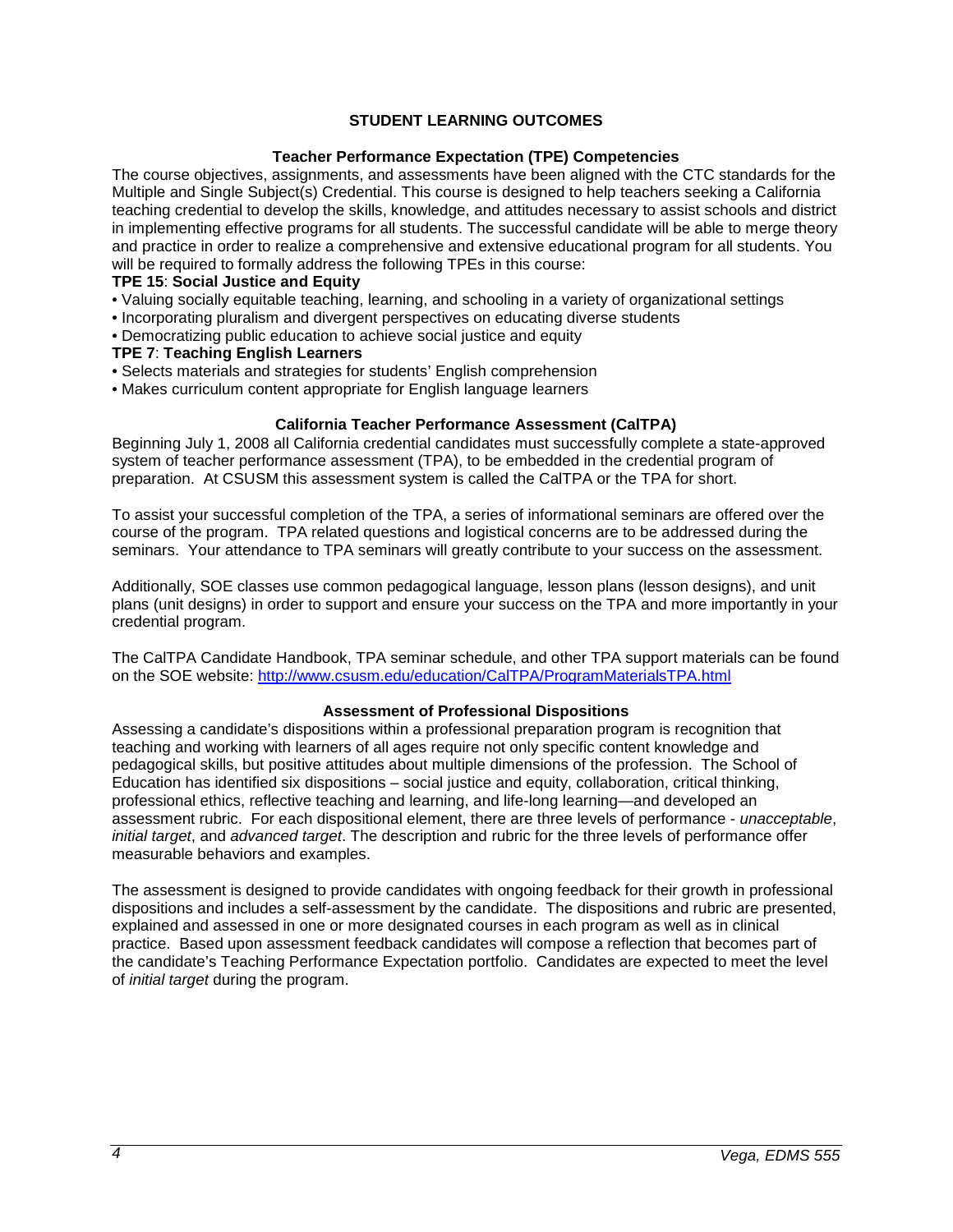### **School of Education Attendance Policy**

Due to the dynamic and interactive nature of courses in the School of Education, all candidates are expected to attend all classes and participate actively. At a minimum, candidates must attend more than 80% of class time, or s/he may not receive a passing grade for the course at the discretion of the instructor. Individual instructors may adopt more stringent attendance requirements. Should the candidate have extenuating circumstances, s/he should contact the instructor as soon as possible. *(Adopted by the COE Governance Community, December, 1997).*

This course: Students missing more than one class session cannot earn an A or A-. Students missing more than two class sessions cannot earn a B or B+. Be cognizant of punctuality, since arriving late or leaving early by more than 20 minutes counts as an absence. Illness and emergencies are considered on a case-by-case basis. However, notifying the instructor does not constitute an excuse. All assignments must be turned in on due date even in case of an absence. Unless extraordinary circumstances are made known, this is not negotiable.

### **Students with Disabilities Requiring Reasonable Accommodations**

<span id="page-4-0"></span>Candidates with disabilities who require reasonable accommodations must be approved for services by providing appropriate and recent documentation to the Office of Disable Student Services (DSS). This office is located in Craven Hall 4300, and can be contacted by phone at (760) 750-4905, or TTY (760) 750-4909. Candidates authorized by DSS to receive reasonable accommodations should meet with their instructor during office hours or, in order to ensure confidentiality, in a more private setting.

### **All University Writing Requirement**

<span id="page-4-1"></span>Writing requirements for this class will be met as described in the assignments. Every course at the university, including this one, must have a writing requirement of at least 2500 words.

### **CSUSM Academic Honesty Policy**

<span id="page-4-2"></span>"Students will be expected to adhere to standards of academic honesty and integrity, as outlined in the Student Academic Honesty Policy. All written work and oral presentation assignments must be original work. All ideas/materials that are borrowed from other sources must have appropriate references to the original sources. Any quoted material should give credit to the source and be punctuated with quotation marks.

Students are responsible for honest completion of their work including examinations. There will be no tolerance for infractions. If you believe there has been an infraction by someone in the class, please bring it to the instructor's attention. The instructor reserves the right to discipline any student for academic dishonesty in accordance with the general rules and regulations of the university. Disciplinary action may include the lowering of grades and/or the assignment of a failing grade for an exam, assignment, or the class as a whole."

Incidents of Academic Dishonesty will be reported to the Dean of Students. Sanctions at the University level may include suspension or expulsion from the University.

#### <span id="page-4-3"></span>**Plagiarism:**

As an educator, it is expected that each candidate will do his/her own work, and contribute equally to group projects and processes. Plagiarism or cheating is unacceptable under any circumstances. If you are in doubt about whether your work is paraphrased or plagiarized see the Plagiarism Prevention for Students website [http://library.csusm.edu/plagiarism/index.html.](http://library.csusm.edu/plagiarism/index.html) If there are questions about academic honesty, please consult the University catalog.

#### **Use of Technology**

<span id="page-4-4"></span>Candidates are expected to demonstrate competency in the use of various forms of technology (i.e. word processing, electronic mail, Moodle, use of the Internet, and/or multimedia presentations). Specific requirements for course assignments with regard to technology are at the discretion of the instructor. Keep a digital copy of all assignments for use in your teaching portfolio. All assignments will be submitted online, and some will be submitted in hard copy as well. Details will be given in class.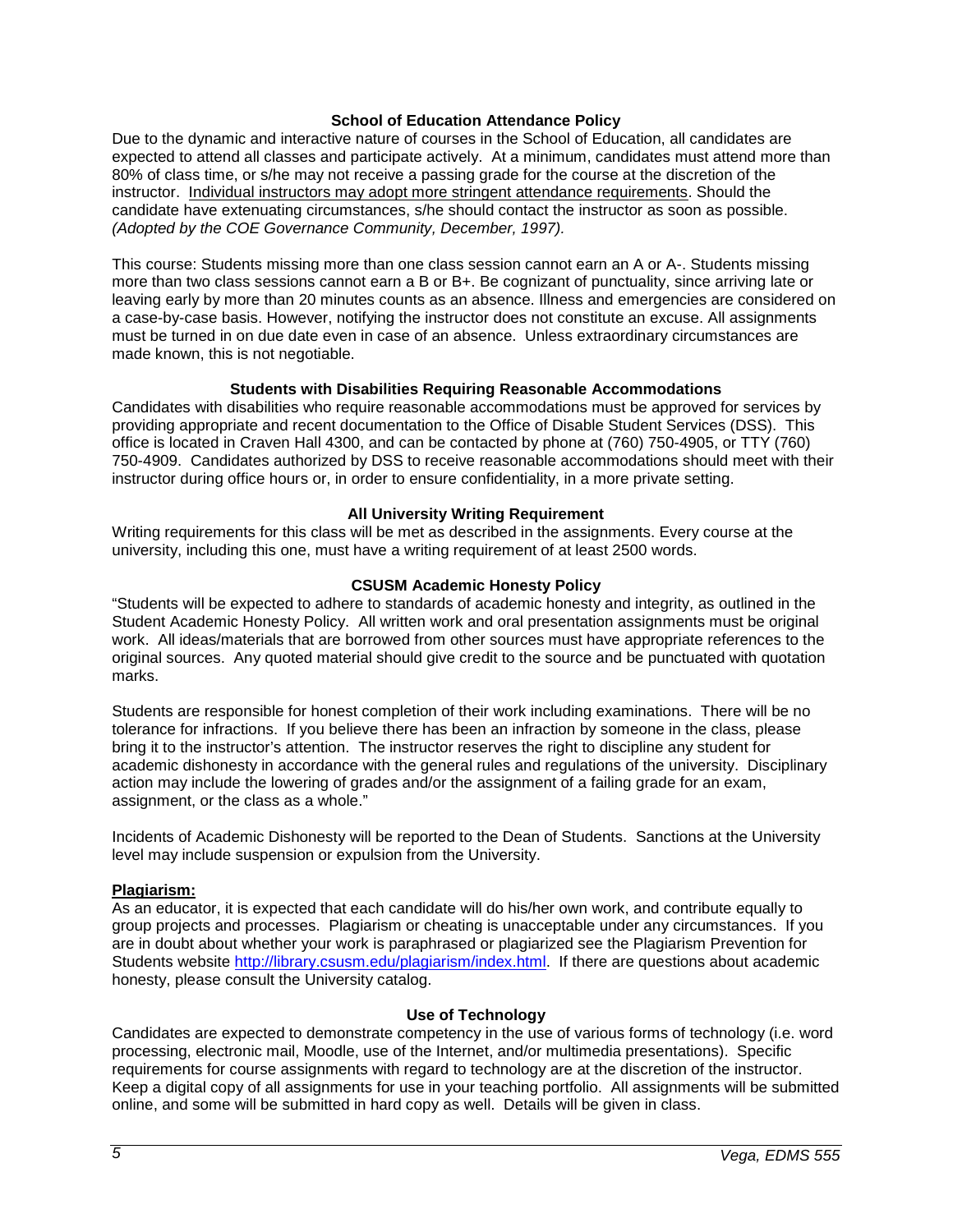### **Electronic Communication Protocol**

<span id="page-5-0"></span>Electronic correspondence is a part of your professional interactions. If you need to contact the instructor, e-mail is often the easiest way to do so. It is my intention to respond to all received e-mails in a timely manner. Please be reminded that e-mail and on-line discussions are a very specific form of communication, with their own nuances and etiquette. For instance, electronic messages sent in all upper case (or lower case) letters, major typos, or slang, often communicate more than the sender originally intended. With that said, please be mindful of all e-mail and on-line discussion messages you send to your colleagues, to faculty members in the School of Education, or to persons within the greater educational community. All electronic messages should be crafted with professionalism and care. Things to consider:

- Would I say in person what this electronic message specifically says?
- How could this message be misconstrued?
- Does this message represent my highest self?
- Am I sending this electronic message to avoid a face-to-face conversation?

In addition, if there is ever a concern with an electronic message sent to you, please talk with the author in person in order to correct any confusion.

#### **COURSE REQUIREMENTS**

<span id="page-5-1"></span>Teacher education is a professional preparation program. It is expected that students will come to class prepared to discuss the readings, submit required assignments, and participate in class activities. Students are expected to adhere to academic honesty and integrity, standards of dependability, confidentiality and writing achievement. Because it is important for teachers to be able to effectively communicate their ideas to students, parents, colleagues, and administrators, writing that is original, clear and error-free is a priority for the School of Education. Note:

Professor reserves the right to change, add to, or delete any material or assignment from the course*.*

| • Attendance, Participation, & Professional Disposition   | 10 points        |
|-----------------------------------------------------------|------------------|
| • 5 Reading Reflections Forums (3 points each)            | 15 points        |
| • Multicultural Book and Multimedia Tool Presentation     | 12 points        |
| • EL Questionnaire – Learning About Your English Learners | 10 points        |
| • ELD/SDAIE Lesson Observation & Write-up                 | 13 points        |
| • TPE 15 – Action Plan / Reflective Statement             | 10 points        |
| • PBL Reflection                                          | 5 points         |
| • Multicultural Resources & SDAIE "Thematic Unit"         | 25 points        |
|                                                           | Total 100 points |

#### **ASSIGNMENT DESCRIPTIONS**

<span id="page-5-2"></span>NOTE: Full assignment guidelines can be found on Cougar Courses. Rubrics for assignments begin on page 14 of this syllabus.

### **Attendance, Participation, and Professional Disposition 10 points**

First is the expectation that you will attend all class sessions prepared to actively participate in class activities, group and individual sharing, and discussions on various topics and assigned reading**.** Please see the guidelines for the School of Education Attendance Policy and the attendance requirements for this course on page 3 of this syllabus.

Professional, credentialed educators are evaluated on "performance of non-instructional duties and responsibilities" by their administrators. Punctuality, attendance, collaboration with colleagues, and professionalism fall under this category. Your professional disposition is related to how you conduct yourself in class and at a school site. Please communicate any attendance issues directly with the instructor.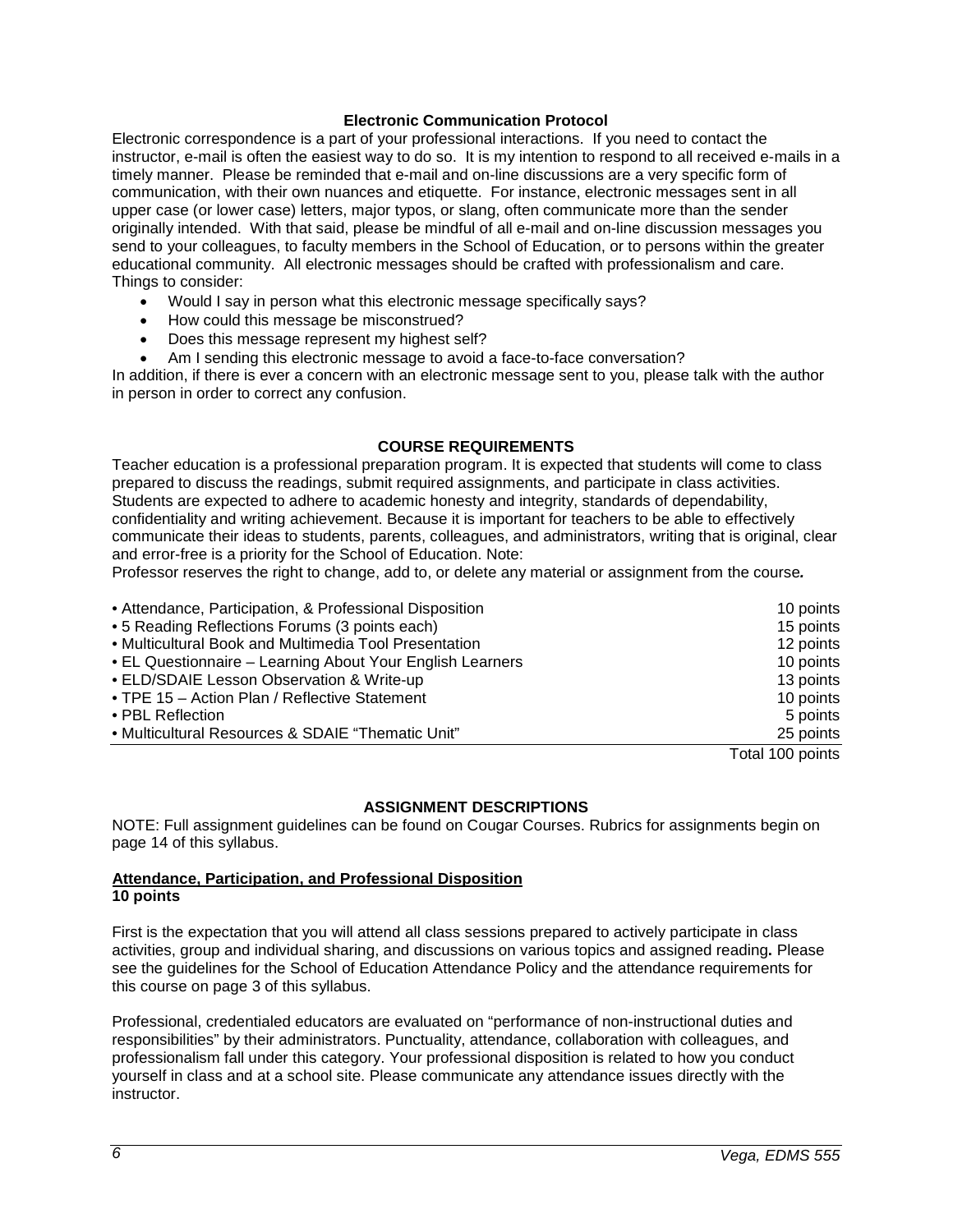## **Reading Reflections (5 reflections X 3 points each)**

# **15 points**

Reflections based on your reading assignments are due on the dates listed on your course outline. Submit electronic copies of the reading reflections on our Cougar Course. Reflections must include connections that can be made between your reaction to the text and teaching English Learners, with specific examples from your classroom observation experiences, tutoring, or other personal experiences in diverse settings. Think about the "take aways" and your interaction with the text. What are things you would like to implement or take from the readings that are important to you as a future teacher? One page maximum. This assignment could be done in an outline format. The reading reflections are a way to verify that the assigned readings for that week have been completed.

## **Multicultural Book & Multimedia Tool Presentation**

# **12 points**

Select and present a multicultural book and a multicultural website/app/multimedia tool that represent the heritage, culture, language or social justice issues pertaining to students in K-8 education. This culturally responsive literature/media tool is essential to reaching all students, to introduce a lesson, or augment a topic (ie., immigration, diversity, traditions, customs, family, etc.) or a resource to you as an educator. It would be great if the book and/or media site is a bilingual resource. You will bring the book to class and show us the website/multimedia tool by making a *short presentation on how you would use them in your class* and *the type of activities, that would stem from ELD Standards, you could do with these resources to teach about a theme/ content and elicit language development*. Our CSUSM library has a wonderful children's library with many bilingual books at the Barahona Center on the 5th floor. Examples will be provided in class. Students will sign-up for a 10 minute presentation. Presentations will be ongoing throughout the semester.

# **English Learner Questionnaire – Learning About Your English Learners**

### **10 points**

In class, students will work in groups to write lists of questions to ascertain information about their English Learners (ELs) in the following areas: linguistic background; academic language abilities, content knowledge, and skills; physical, social and emotional development; cultural and health considerations; and interests and aspirations. From these lists, each student will create a questionnaire that can be administered to his/her ELs. Try to think of questions that elicits language from your EL students, not just "yes" or "no" answers. Think about the language proficiency of your students. Indicate the grade level and possible PLD level of the students. You may add directions, introduction, or decorate it with border or clip art to make it attractive to your students (optional).

You will administer the questionnaire to an EL student. You will reflect on your questions & student responses. What did you find valuable about this process? How would you improve your questionnaire? How did you elicit information to help you plan for instruction and get to know your EL students better? After administering your questionnaire to an EL student, upload your questionnaire with a paragraph reflection on our Cougar Course by the due date. Share your findings in class. This assignment is aligned to the TPAs.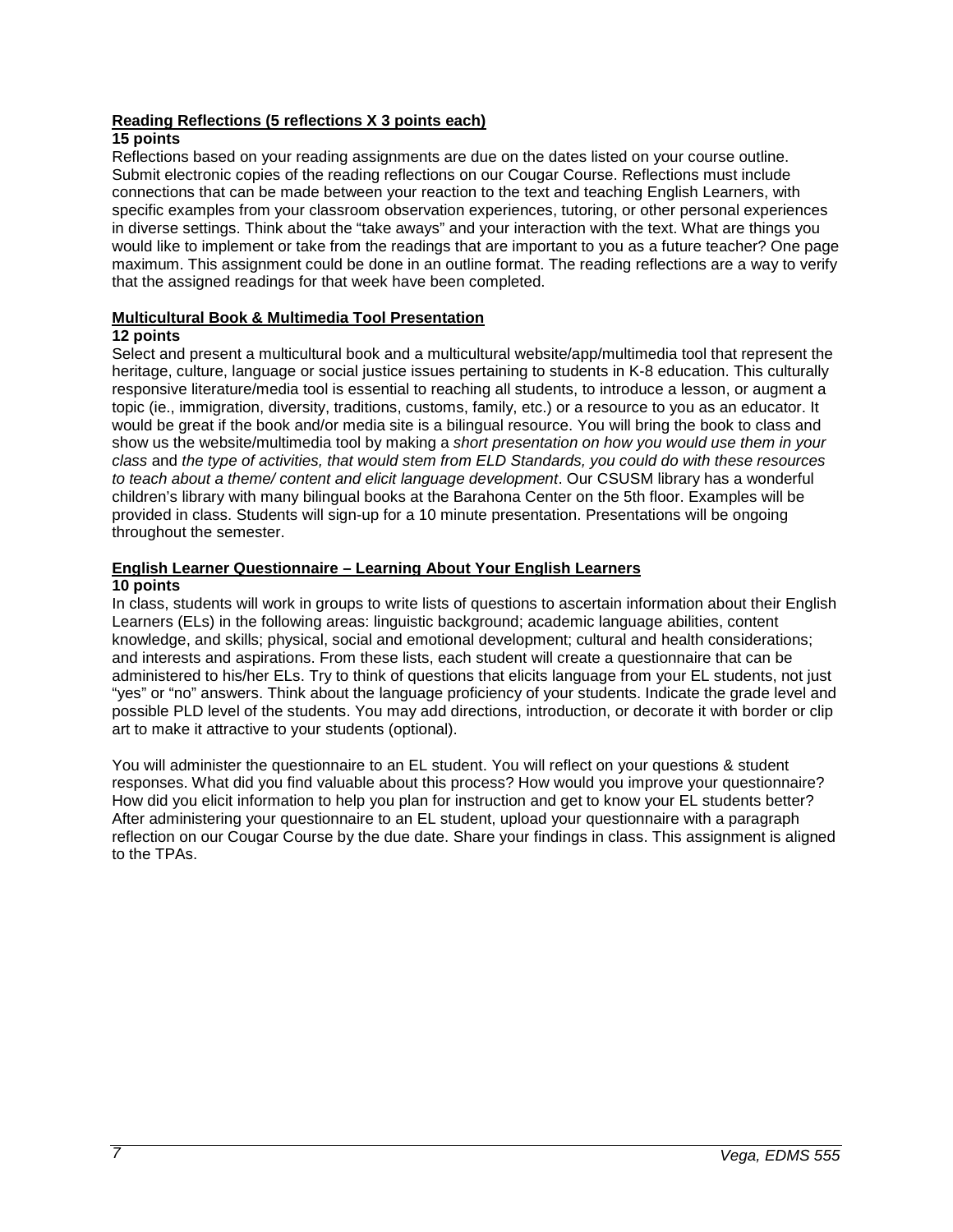# **ELD / Sheltered Instruction Lesson Observation**

# **13 points**

For this assignment you will observe an English Language Development or Sheltered Instruction [Specially Designed Academic Instruction in English (SDAIE) or Sheltered Instruction Observation Protocol (SIOP)] lesson at your student teaching school site or online. Your observation can be in any classroom with English Learners (ELD, SDAIE / Sheltered, or "mainstream"). You will first predict (hypothesize) what SIOP strategies you believe you will be observing during the lesson. Your observation write-up should include a description of the classroom, the SIOP techniques the teacher used, and how the students interacted with the lesson and peers. You will use the SIOP Protocol located in your textbook on pp. 294-296 as a checklist (data collection) and guideline for what to look for in an effective lesson for English Learners.

In your write-up, you will also discuss your hypothesis about the strategies and the results. Then think of how (if necessary) you would modify the lesson/activity observed in light of the information and knowledge gained in the course. Submit an electronic copy of the lesson observation to our Cougar Course (3-5 pages maximum). Share your findings in class.

# **TPE 15 – Action Plan / Reflective Statement**

## **10 points**

In this course, you are specifically responsible for demonstrating that you have met TPE 15: Social Justice and Equity in your coursework. Each student will *create a personalized diversity / social justice action plan* designed specifically for his/her English learners and/or their parents. Your plan will discuss how you, as a future teacher of English Learners, will address an issue of diversity, social justice and/or equity in your school classroom. Your plan will include the following; identifying / defining the issue you have chosen to address, a description of the English Learners and/or parents your plan is designed for, a reflection of the reasons you chose the issue, and a description of the personalized action plan (specific activities) you have created. Your action plan and reflective statement MUST reference TPE 15 so that you are demonstrating how you have met the TPE through this assignment.

### **Sheltered Instruction (SDAIE/SIOP) / Multicultural Thematic Unit/Lesson Plan 25 points**

Applying the Sheltered Instruction [Specially Designed Academic Instruction in English (SDAIE) or Sheltered Instruction Observation Protocol (SIOP)] methodologies and principles you have learned in class, you will *create a SDAIE/SIOP lesson plan* that includes an accurate assessment plan, instructional strategies, and interactive activities that are appropriate for English Learners at various proficiency levels. You will write and present a lesson plan that clearly delineates how every student will be a successful learner by providing universal access to diverse students (e.g., gifted, English Learners, special needs, poor readers, non-readers). This is a group task (2-4 students) and members will need to coordinate unit lessons around a central theme.

In addition, you will have the opportunity to *collect multicultural resources* (books, websites, articles, videos, apps, etc.), that are rooted in multicultural education / social justice and equity for students. The term "multicultural" includes the following categories; race or ethnicity, gender, religion, sexual orientation, socioeconomic status, age, and physical or mental ability and language.

During several class sessions, students will have the opportunity to work on their lesson plan both individually and in small groups by applying what they have learned from the readings, class discussions, and their classroom experiences. Detailed information on assignments will be shared in class. Students will have the opportunity to *present their Multicultural Unit Plan & Resources in a Poster Session Format*. All unit plans for your group will be submitted in a notebook the day of the MC poster session. **Electronic Submissions of Assignments**

<span id="page-7-0"></span>This course is mostly paperless. Assignments are to be turned into the Moodle shell (except the final Thematic Unit plan) on time. Points will be deducted for late submissions as the work you do is essential to the discussions conducted in this course. Make sure you turn in the assignments in Word, 12 font, in Times New Roman.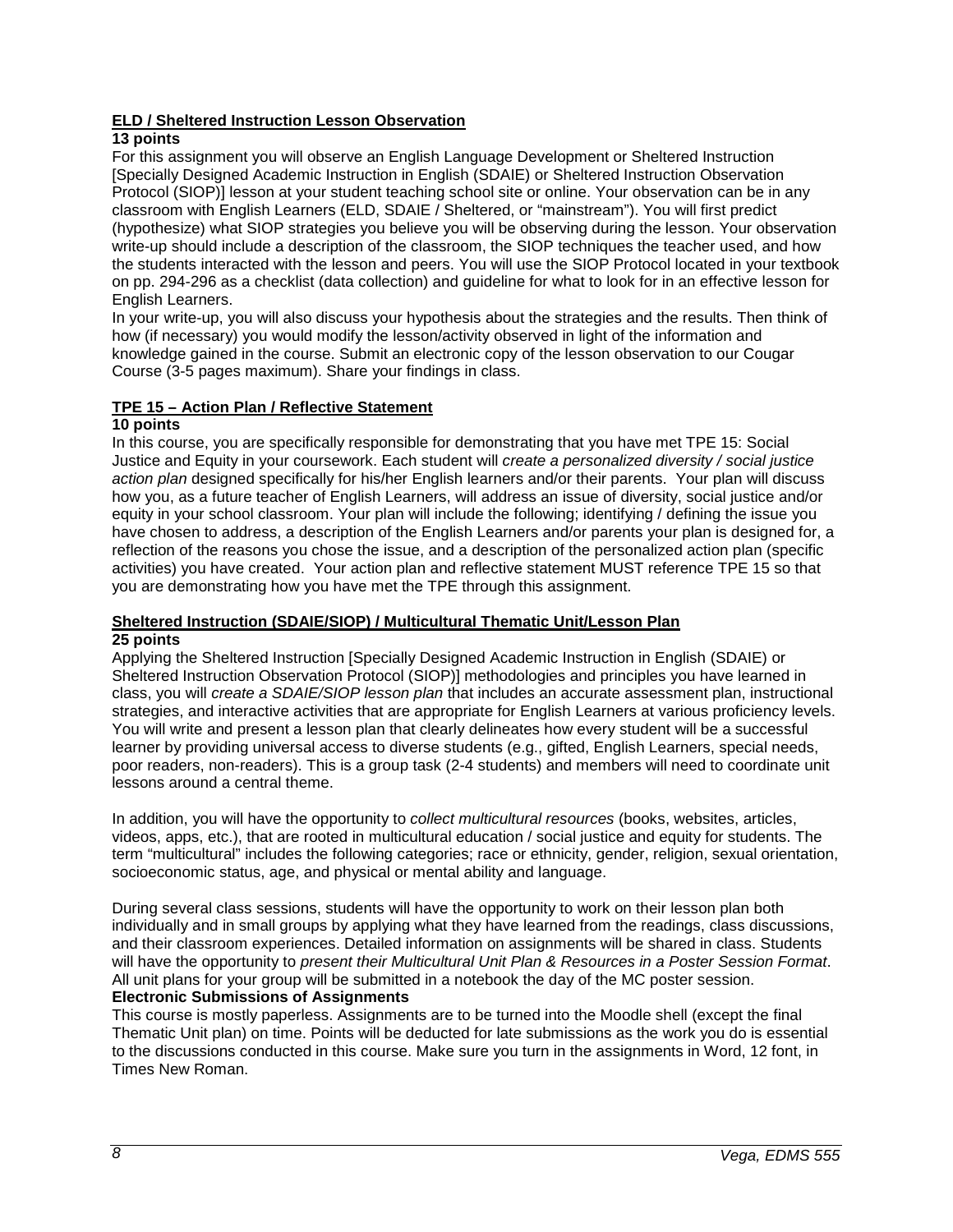### **Grading Standards**

All students are expected to participate in class activities and demonstrate reflective learning. It is important that students are well prepared for course sessions by completing the readings and assignments scheduled before the class meeting. Assignments should be typed and double-spaced. Students who wish to revise an assignment must negotiate the requirements of the revision with the instructor. It is expected that work will be turned in on time. Please discuss individual issues with the instructor. **Points will be deducted if assignments are submitted late (10% penalty per day late; no credit will be awarded if the assignment is one week late).**

| A  | $90 - 94$ | А- |
|----|-----------|----|
| B+ | $83 - 86$ | B. |
| В- | $77 - 79$ | C+ |
| C. | $70 - 72$ | C- |
|    |           |    |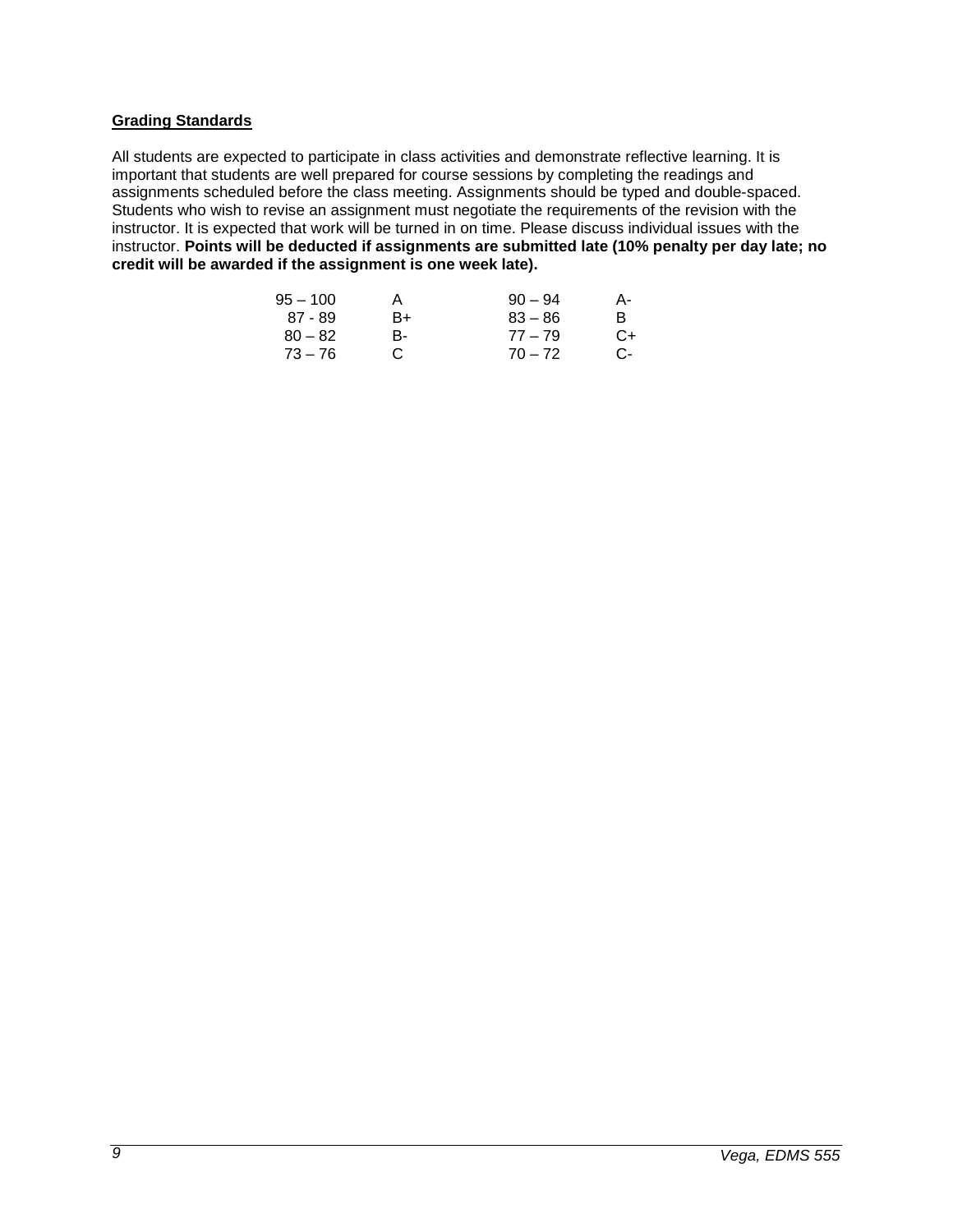# **TENTATIVE COURSE SCHEDULE**

<span id="page-9-0"></span>The instructor reserves the rights to alter the instructional timeline, add, delete, and/or change topics and assignments in response to individual and class needs.

| <b>Date</b> | <b>Topic</b>                                                       | Assignment (if any)                  |
|-------------|--------------------------------------------------------------------|--------------------------------------|
| Session     | Introduction / Overview / Syllabus<br>$\blacksquare$               | <b>Upload</b> or print a copy of the |
|             | Who are English Learners?<br>$\blacksquare$                        | syllabus & bring it to class         |
| 8/26/14     | <b>Diverse Characteristics</b><br>$\blacksquare$                   | Sign-up for MC Book/Multimedia       |
|             | What is Sheltered Instruction?<br>$\blacksquare$                   | presentations in                     |
|             | Second Language Acquisition<br>$\blacksquare$                      | class                                |
|             | L2 Theories and Research<br>$\blacksquare$                         | Read:                                |
|             | Historical Overview of Bilingual Education<br>٠                    | SIOP Ch. 1 Sheltered                 |
|             | <b>SIOP Components</b><br>$\blacksquare$                           | Instruction                          |
|             | Common Core Key Shifts and Implications for ELs<br>$\blacksquare$  | SIOP Ch. 2 Lesson                    |
|             | Discuss Reading Reflections & MC Book/Multimedia<br>$\blacksquare$ | Preparation                          |
|             | Assignment                                                         | Forbidden Language on CC             |
| Session     | <b>Informing Instructional Decisions</b><br>٠                      | Read:                                |
|             | <b>CELDT and ELPAC Assessments</b><br>$\blacksquare$               | SIOP Ch. 3 Bldg Background           |
| 9/2/14      | 1999 ELD Standards<br>٠                                            | SIOP Ch. 4 Comp. Input               |
|             | <b>Stages of Language Development</b><br>٠                         | SIOP Ch. 5 Strategies                |
|             | Language and Content Objectives<br>$\blacksquare$                  | Dove Ch. 1 Not-So Common             |
|             | Techniques, Strategies, & Linguistic Needs<br>٠                    | Learners                             |
|             |                                                                    | _ Diaz-Rico on CC- Learning          |
|             |                                                                    | about L2 Acquisition                 |
|             |                                                                    | Download 1999 ELD Standard           |
|             |                                                                    | and 2012 ELD Standards               |
|             |                                                                    | <b>Due: Reading Reflection</b>       |
| Session     | Comprehensible Input & Strategies<br>٠                             | Read:                                |
|             | <b>SIOP Checklist</b><br>$\blacksquare$                            | SIOP Ch. 6 Interaction               |
| 9/9/14      | 2012 ELD Standards and PLDs<br>$\blacksquare$                      | SIOP Ch. 7 Practice/                 |
|             | Differentiating Instruction<br>٠                                   | Application                          |
|             | <b>Active Participation</b><br>$\blacksquare$                      | _SIOP Ch. 8 Lesson Delivery          |
|             | <b>Common Core SL Strategies</b><br>$\blacksquare$                 | Dove Ch. 7 Core Speaking             |
|             | <b>Discuss EL Questionnaire</b><br>٠                               | and Listening Strategies             |
|             |                                                                    | <b>Due: Reading Reflection</b>       |
| Session     | Assessing Learning to Guide Instructional Practices<br>٠           | Read:                                |
|             | Formative and Summative Assessments, DOK<br>$\blacksquare$         | SIOP Ch. 9 Review &                  |
| 9/16/14     | The Achievement Gap<br>٠                                           | Assessment                           |
|             | ELD Strategies & Academic Language<br>٠                            | Dove Ch. 2 Core Strategies           |
|             | <b>Theoretical Foundations/Research</b><br>$\blacksquare$          | for Academic Language                |
|             | 2012 ELD Standards Appendix B: Learning About<br>$\blacksquare$    | Development                          |
|             | How English Works                                                  | <b>Due: Questionnaire - Learning</b> |
|             | <b>Active Participation</b><br>٠                                   | <b>About Your English Learners</b>   |
|             | <b>Discuss ELD Observation</b><br>$\blacksquare$                   | <b>Due: Reading Reflection</b>       |
|             | <b>Discuss SDAIE Multicultural Thematic Unit</b><br>٠              |                                      |
|             |                                                                    |                                      |
|             |                                                                    |                                      |
|             |                                                                    |                                      |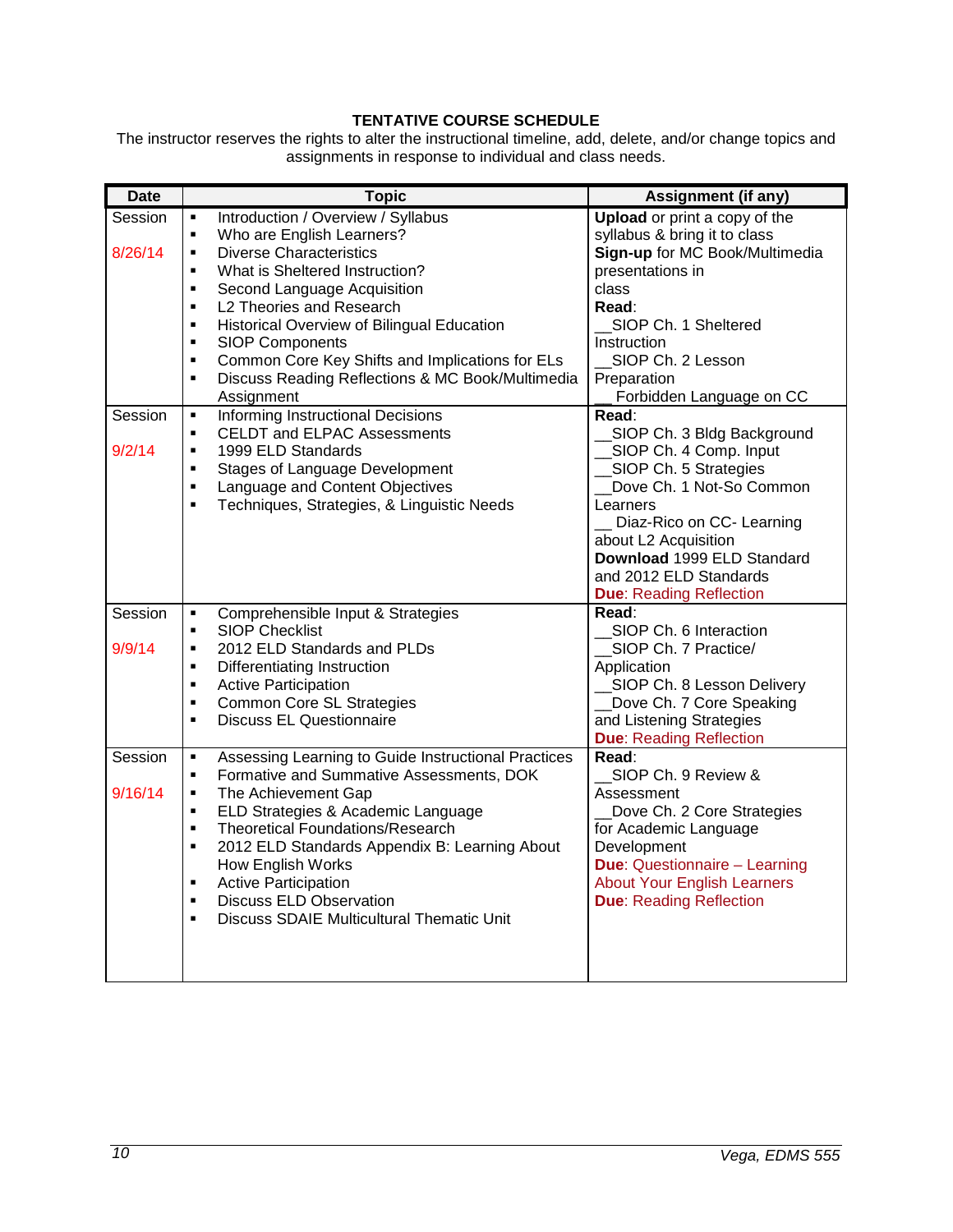| <b>Date</b> | <b>Topic</b>                                                 | <b>Assignment (if any)</b>            |
|-------------|--------------------------------------------------------------|---------------------------------------|
| Session     | <b>Culturally Responsive Teaching</b><br>٠                   | Read:                                 |
| 5           | Integrating a Culture & Language Curriculum<br>٠             | Dove Ch. 5 Core Reading               |
| 9/23/14     | <b>GLAD</b><br>٠                                             | <b>Foundational Skills Strategies</b> |
|             | Language Forms and Functions<br>٠                            | <b>Due: Reading Reflection</b>        |
|             | 2012 ELD Standards Appendix C: Theoretical<br>$\blacksquare$ | <b>Bring your MC Lesson draft for</b> |
|             | Foundations                                                  | peer review and feedback.             |
|             | 2012 ELD Standards Appendix A: Foundational<br>٠             |                                       |
|             | Literacy Skills for ELs                                      |                                       |
| Session     | <b>Special Education Issues Re: ELs</b><br>٠                 | Read:                                 |
|             | Transferable Skills between Spanish/English<br>٠             | SIOP Ch.10: Special Ed. and           |
| 9/30/14     | Involving Parents, Families, and Communities of ELs<br>٠     | <b>ELLs</b>                           |
|             | <b>Content Instruction</b><br>٠                              | Dove Ch. 6 Core Writing               |
|             | Making content accessible to EL's                            | <b>Strategies</b>                     |
|             | <b>Scaffolding for Success</b><br>٠                          | Due: ELD / SDAIE                      |
|             |                                                              | Observation                           |
|             |                                                              | <b>Due: Reading Reflection</b>        |
| Session     | <b>SIOP Features</b><br>$\blacksquare$                       | <b>Due: TPE15 Action Plan</b>         |
|             | Teaching with the Brain in Mind<br>٠                         | <b>Due: Multicultural Unit Plan</b>   |
| 10/7/14     | <b>Becoming Bilingual</b><br>٠                               | and Poster/Table Display (hand        |
|             | Celebration Poster Session of MC Units &                     | thematic unit with lessons            |
|             | roundtable presentations SIOP Game                           | to instructor)                        |
| Session     | <b>Course Conclusion</b><br>٠                                | <b>Due: PLB Reflection</b>            |
|             | The relationship between Project Based Learning              |                                       |
| 10/14/14    | (PBL) and English Language Learning                          |                                       |
|             | 21st Century learning<br>٠                                   |                                       |
|             | Evidence of active engagement<br>٠                           |                                       |
|             | Collaboration<br>٠                                           |                                       |
|             | Authentic problems/assessments<br>٠                          |                                       |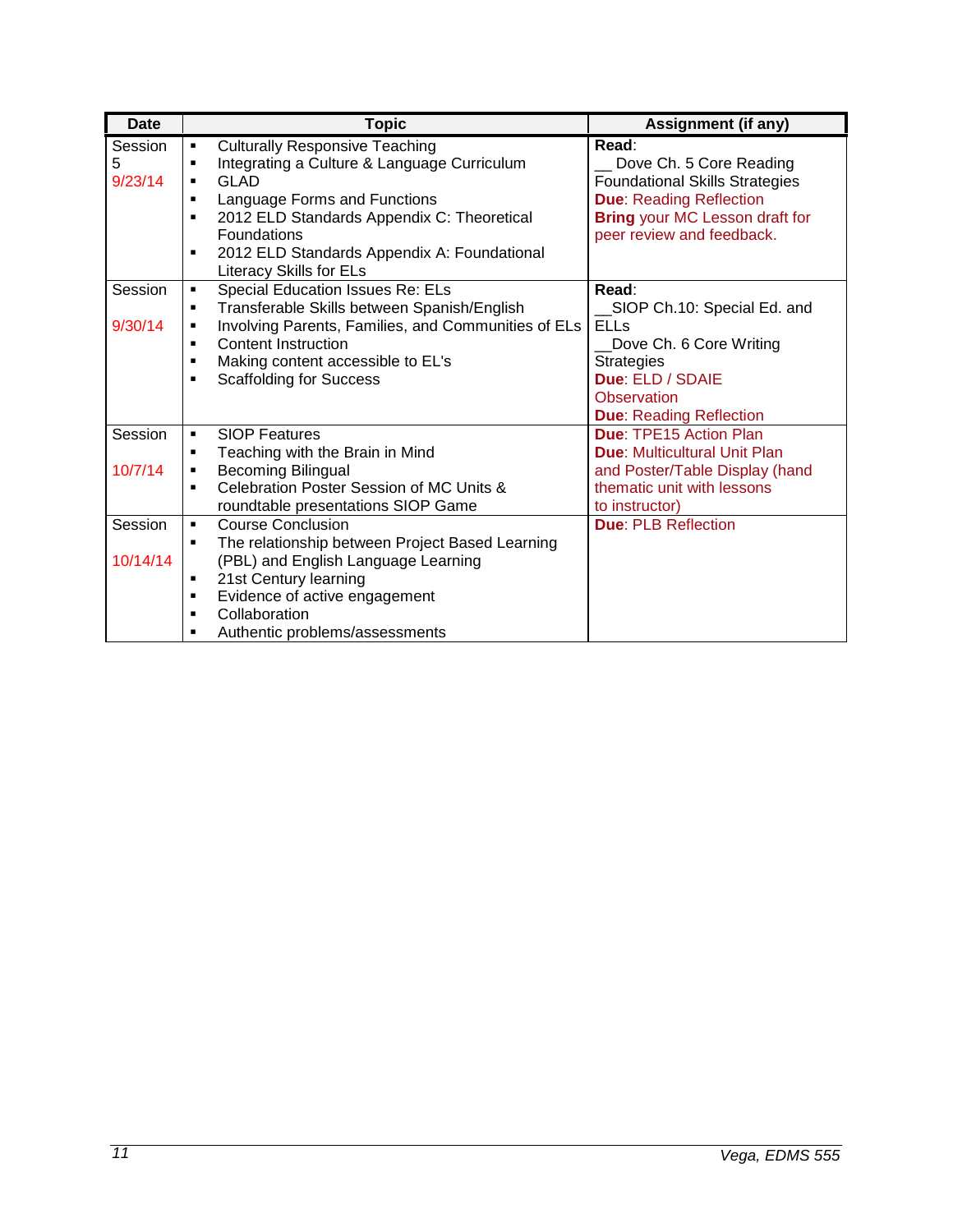### **RUBRICS FOR ASSIGNMENTS READING REFLECTION RUBRIC – 3 POINTS EACH**

<span id="page-11-0"></span>

| Criteria                                                                 | <b>Developing</b>                                                                                                                                                                                                                                                                                                                                                                                                                                                                                                         | Approaching                                                                                                                                                                                                                                                                                                                                                                                                                                                                            | <b>Meets</b>                                                                                                                                                                                                                                                                                                                                                                                                                                                                                      |
|--------------------------------------------------------------------------|---------------------------------------------------------------------------------------------------------------------------------------------------------------------------------------------------------------------------------------------------------------------------------------------------------------------------------------------------------------------------------------------------------------------------------------------------------------------------------------------------------------------------|----------------------------------------------------------------------------------------------------------------------------------------------------------------------------------------------------------------------------------------------------------------------------------------------------------------------------------------------------------------------------------------------------------------------------------------------------------------------------------------|---------------------------------------------------------------------------------------------------------------------------------------------------------------------------------------------------------------------------------------------------------------------------------------------------------------------------------------------------------------------------------------------------------------------------------------------------------------------------------------------------|
|                                                                          | 1 Point                                                                                                                                                                                                                                                                                                                                                                                                                                                                                                                   | 2 Points                                                                                                                                                                                                                                                                                                                                                                                                                                                                               | <b>3 Points</b>                                                                                                                                                                                                                                                                                                                                                                                                                                                                                   |
| TPE 7<br>English<br>Learners and<br>Followed<br>Reflection<br>Guidelines | Candidate demonstrated<br>none/limited knowledge and<br>application of pedagogical<br>theories, principles, and<br>instructional practices for<br>comprehensive instruction<br>of ELs.<br>Candidate integrated<br>none/limited personal<br>thoughts, connections, &<br>experiences in achieving<br>new insights.<br>Candidate followed<br>none/limited directions on<br>how to structure and submit<br>reading reflection.<br>Candidate demonstrated<br>none/limited<br>engagement/participation in<br>group discussions. | Candidate demonstrated<br>some knowledge and<br>application of pedagogical<br>theories, principles, and<br>instructional practices for<br>comprehensive instruction<br>of ELs.<br>Candidate integrated some<br>personal thoughts,<br>connections, & experiences<br>in achieving new insights.<br>Candidate followed some<br>directions on how to<br>structure and submit<br>reading reflection.<br>Candidate demonstrated<br>some<br>engagement/participation in<br>group discussions. | Candidate demonstrated<br>knowledge and<br>application of<br>pedagogical theories,<br>principles, and<br>instructional practices for<br>comprehensive<br>instruction of ELs.<br>Candidate integrated<br>personal thoughts,<br>connections, experiences<br>& questions in achieving<br>new insights.<br>Candidate has followed<br>all directions on how to<br>structure and submit<br>reading reflection.<br>Candidate demonstrated<br>full engagement &<br>participation in group<br>discussions. |

# **MULTICULTURAL MULTIMEDIA BOOK PRESENTATION RUBRIC – 12 POINTS**

| Criteria                         | <b>Developing</b><br>2 Point                          | Approaching<br>4 Points                             | <b>Meets</b><br><b>6 Points</b>            |
|----------------------------------|-------------------------------------------------------|-----------------------------------------------------|--------------------------------------------|
| TPE <sub>7</sub><br>Lesson meets | Candidate may not know<br>how to select multicultural | Candidate knows how to<br>select good multicultural | Candidate knows how to<br>select excellent |
| Teaching                         | books & multimedia                                    | books & multimedia                                  | multicultural books &                      |
| English                          | tool/websites grounded in                             | tool/websites grounded in                           | multimedia tool/websites                   |
| Learners                         | the principles of critically                          | the principles of critically                        | grounded in the principles                 |
|                                  | responsive literature that                            | responsive literature that                          | of critically responsive                   |
| <b>TPE 15</b>                    | address issues of social                              | address issues of social                            | teaching that address                      |
| Lesson meets                     | justice and equity for                                | justice and equity for                              | issues of social justice and               |
| Social Justice                   | diverse populations.                                  | diverse populations.                                | equity for diverse                         |
| and Equity                       | Presentation techniques                               | <b>Presentation techniques</b>                      | populations. Excellent                     |
|                                  | did not enhanced                                      | enhanced book/website.                              | presentation techniques                    |
|                                  | book/website: lacked                                  | Book/multimedia tool                                | enhanced book/website:                     |
|                                  | vividness.                                            | related activities shared                           | engaging and vivid.                        |
|                                  | Book/multimedia tool                                  | with class.                                         | Book/multimedia tool &                     |
|                                  | related activities shared                             |                                                     | related activities shared                  |
|                                  | with class.                                           |                                                     | with class.                                |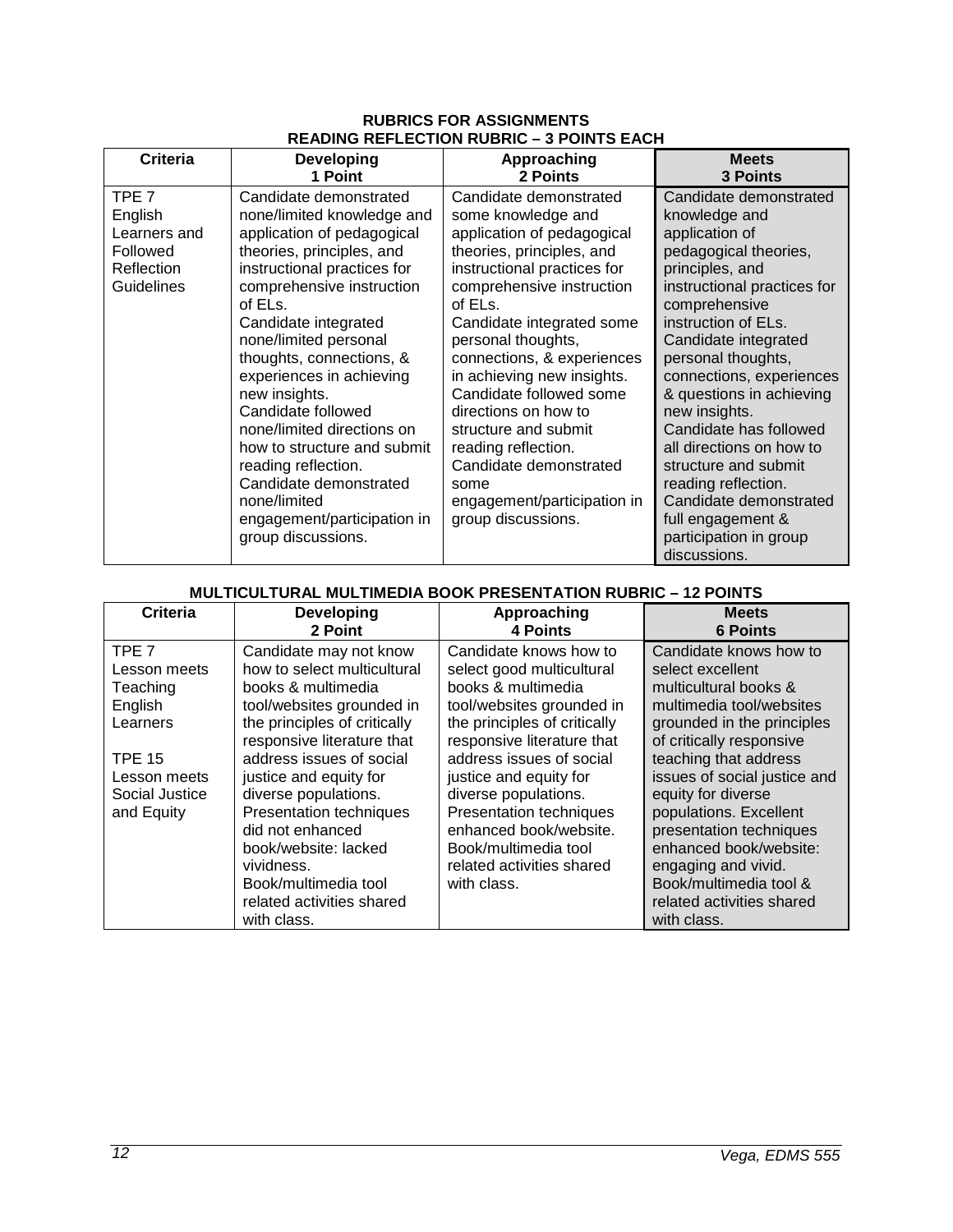| Criteria                                                                                           | <b>Developing</b><br>2 Point                                                                                                                                                                                                                | Approaching<br>3 Points                                                                                                                                                                                                                | <b>Meets</b><br><b>5 Points</b>                                                                                                                                                                                                                                                                                                        |
|----------------------------------------------------------------------------------------------------|---------------------------------------------------------------------------------------------------------------------------------------------------------------------------------------------------------------------------------------------|----------------------------------------------------------------------------------------------------------------------------------------------------------------------------------------------------------------------------------------|----------------------------------------------------------------------------------------------------------------------------------------------------------------------------------------------------------------------------------------------------------------------------------------------------------------------------------------|
| <b>TPE 15</b><br>Action Plan /<br>Reflective<br>Statement<br>meets Social<br>Justice<br>and Equity | Candidate does not<br>address or clearly define<br>an issue of social justice<br>and equity in the action<br>plan / reflective statement.<br>Activities for action plan<br>are scant or inappropriate<br>for EL students and/or<br>parents. | Candidate addresses and<br>defines an issue of social<br>justice and equity<br>adequately in the action<br>plan / reflective statement.<br>Activities for action plan<br>are adequate for EL<br>students and/or parents.               | Candidate fully<br>understands and can<br>apply issues of social<br>justice and equity for ELs.<br>Candidate clearly<br>addresses and provides<br>excellent description of an<br>issue in the action plan /<br>reflective statement that is<br>grounded in TPE 15.<br>Activities are appropriate<br>for EL students and/or<br>parents. |
| Guidelines                                                                                         | Candidate has followed<br>few directions on how to<br>structure and submit<br>Action Plan / Reflective<br>Statement, Limited<br>preparation & participation<br>in peer review and<br>analysis could have<br>affected outcome.               | Candidate has followed<br>some directions on how to<br>structure and submit<br>Action Plan /<br>Reflective Statement.<br>Partial or full preparation &<br>participation in peer review<br>and analysis could have<br>affected outcome. | Candidate has followed all<br>directions on how to<br>structure and submit<br>Action Plan / Reflective<br>Statement. Full<br>preparation and<br>participation in peer review<br>and analysis is evident.                                                                                                                               |

# **TPE ACTION PLAN RUBRIC – 10 POINTS**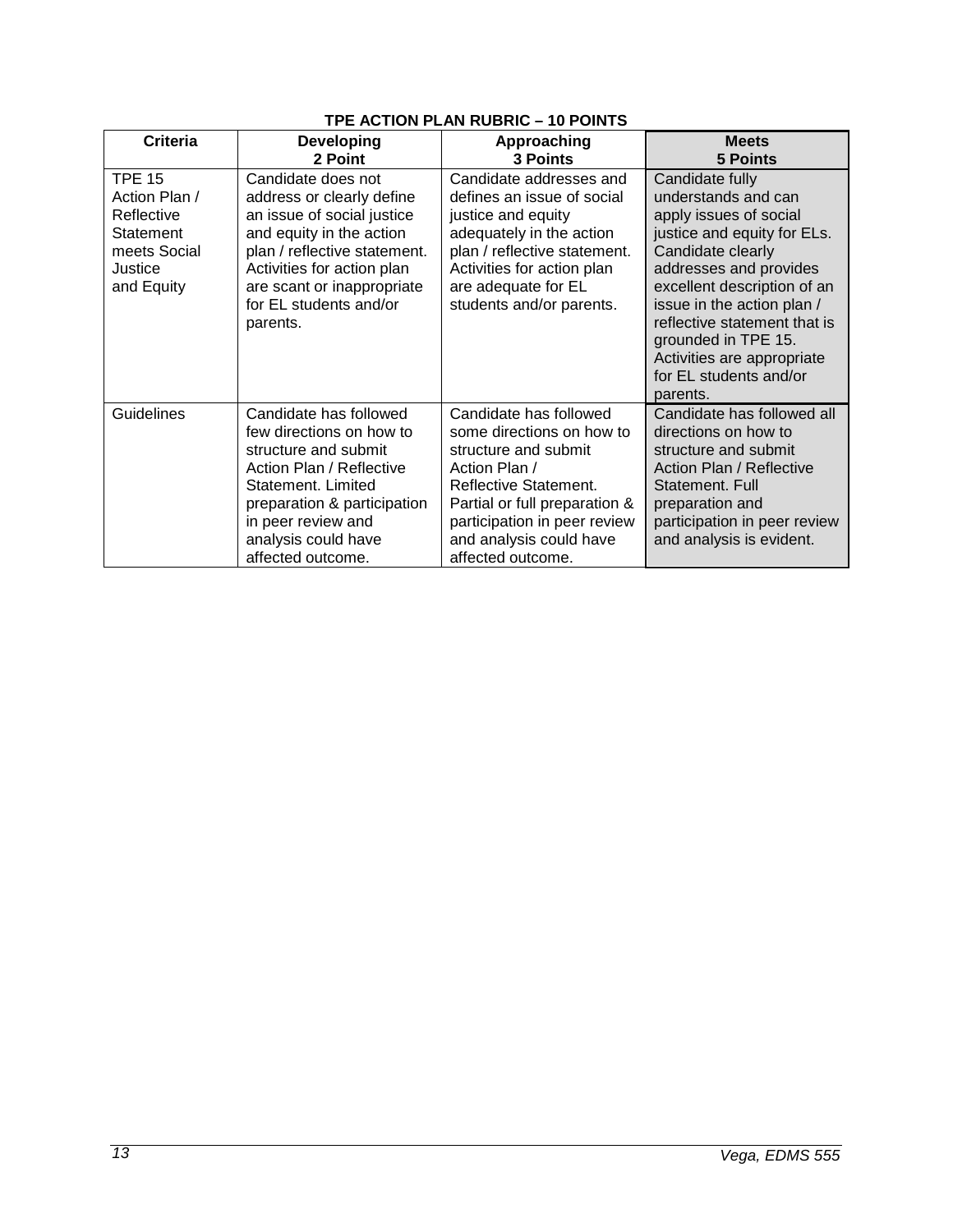| <b>Criteria</b>                                                     | <b>Developing</b>                                                                                                                                                                                                                                                   | Approaching                                                                                                                                                                                                                                                                                                           | <b>Meets</b>                                                                                                                                                                                                                                                                                                                         |
|---------------------------------------------------------------------|---------------------------------------------------------------------------------------------------------------------------------------------------------------------------------------------------------------------------------------------------------------------|-----------------------------------------------------------------------------------------------------------------------------------------------------------------------------------------------------------------------------------------------------------------------------------------------------------------------|--------------------------------------------------------------------------------------------------------------------------------------------------------------------------------------------------------------------------------------------------------------------------------------------------------------------------------------|
|                                                                     | 2 Point                                                                                                                                                                                                                                                             | 3 Points                                                                                                                                                                                                                                                                                                              | <b>4 Points</b>                                                                                                                                                                                                                                                                                                                      |
| TPE <sub>7</sub><br>Lesson meets<br>Teaching<br>English<br>Learners | Candidates know and can<br>apply few of the<br>pedagogical theories,<br>principles, and<br>instructional practices for<br>English learners.<br>Candidates do not<br>comprehend key<br>academic concepts and<br>ideas for the development<br>of a SDAIE/SIOP lesson. | Candidates know some<br>pedagogical theories,<br>principles, and<br>instructional practices for<br>English learners.<br>Candidates partially apply<br>pedagogy in a<br>comprehensive manner.<br>Some of the SDAIE/SIOP<br>lesson components are<br>included, but ideas are<br>partially developed or<br>inconsistent. | Candidates know and can<br>apply pedagogical<br>theories, principles, and<br>instructional practices for<br>comprehensive instruction<br>of all English learners.<br><b>SDAIE/SIOP lesson</b><br>components are clearly<br>stated and developed in<br>lessons.                                                                       |
| <b>TPE 15</b><br>Lesson meets<br>Social Justice<br>and Equity       | Candidates do not<br>address issues of social<br>justice and equity in the<br>classroom, and lessons<br>are not designed for<br>students from diverse<br>backgrounds. Multicultural<br>resources are scant or<br>inappropriate for EL<br>students or lesson.        | Candidates have<br>addressed some issues of<br>social justice and equity.<br>Lessons partly include<br>instructional practices for<br>diverse students and are<br>inconsistently grounded in<br>theories of multicultural<br>education.                                                                               | Candidates know and can<br>apply issues of social<br>justice and equity in the<br>classroom. Lessons<br>include instructional<br>strategies that are<br>grounded in multicultural<br>education, and provide<br>equitable outcomes for all<br>students from different<br>linguistic, cultural, social<br>and economic<br>backgrounds. |
| Calendar &<br><b>Thematic Plan</b>                                  | Candidate followed few<br>directions on how to write<br>calendar & connect all<br>content areas for<br>multicultural unit and<br>assessments.                                                                                                                       | Candidate followed some<br>directions on how to write<br>calendar & connect all<br>content areas for<br>multicultural unit and<br>assessments.                                                                                                                                                                        | Candidate followed all<br>directions on how to write<br>calendar & strongly<br>connect all content areas<br>appropriately for<br>multicultural unit and<br>assessments.                                                                                                                                                              |
| Guidelines:<br><b>SDAIE Unit Plan</b>                               | Candidate has followed<br>few directions on how to<br>structure and submit<br>SDAIE/SIOP Unit Plan.<br>Limited participation in<br>class/group preparation &<br>planning could have<br>affected outcome.                                                            | Candidate has followed<br>some directions on how to<br>structure and submit<br>SDAIE/SIOP Unit Plan.<br>Partial or full participation<br>in class/group preparation<br>& planning could have<br>affected outcome.                                                                                                     | Candidate has followed all<br>directions on how to<br>structure and submit<br>SDAIE/SIOP Unit Plan.<br><b>Full participation in</b><br>class/group preparation &<br>planning is evident.                                                                                                                                             |
| Poster Session<br>Presentation                                      | Presentation of<br>SDAIE/SIOP Unit Plan<br>was limited in techniques<br>to make it vivid, engaging,<br>and incorporate visual<br>aids in class. Displayed<br>limited resources<br>appropriate for<br>multicultural unit.                                            | Presentation of<br>SDAIE/SIOP Unit Plan<br>incorporated some<br>techniques to make it<br>vivid, engaging, and<br>incorporate visual aids in<br>class. Resources reflected<br>some appropriate<br>resources for multicultural<br>unit.                                                                                 | <b>Various techniques</b><br>incorporated into the<br>presentation of<br>SDAIE/SIOP Unit Plan to<br>make it vivid, engaging<br>with the use of visuals. All<br>resources/books highly<br>appropriate for<br>multicultural unit.                                                                                                      |

# **MULTICULTURAL THEMATIC UNIT-LESSON PLAN RUBRIC- 25 POINTS**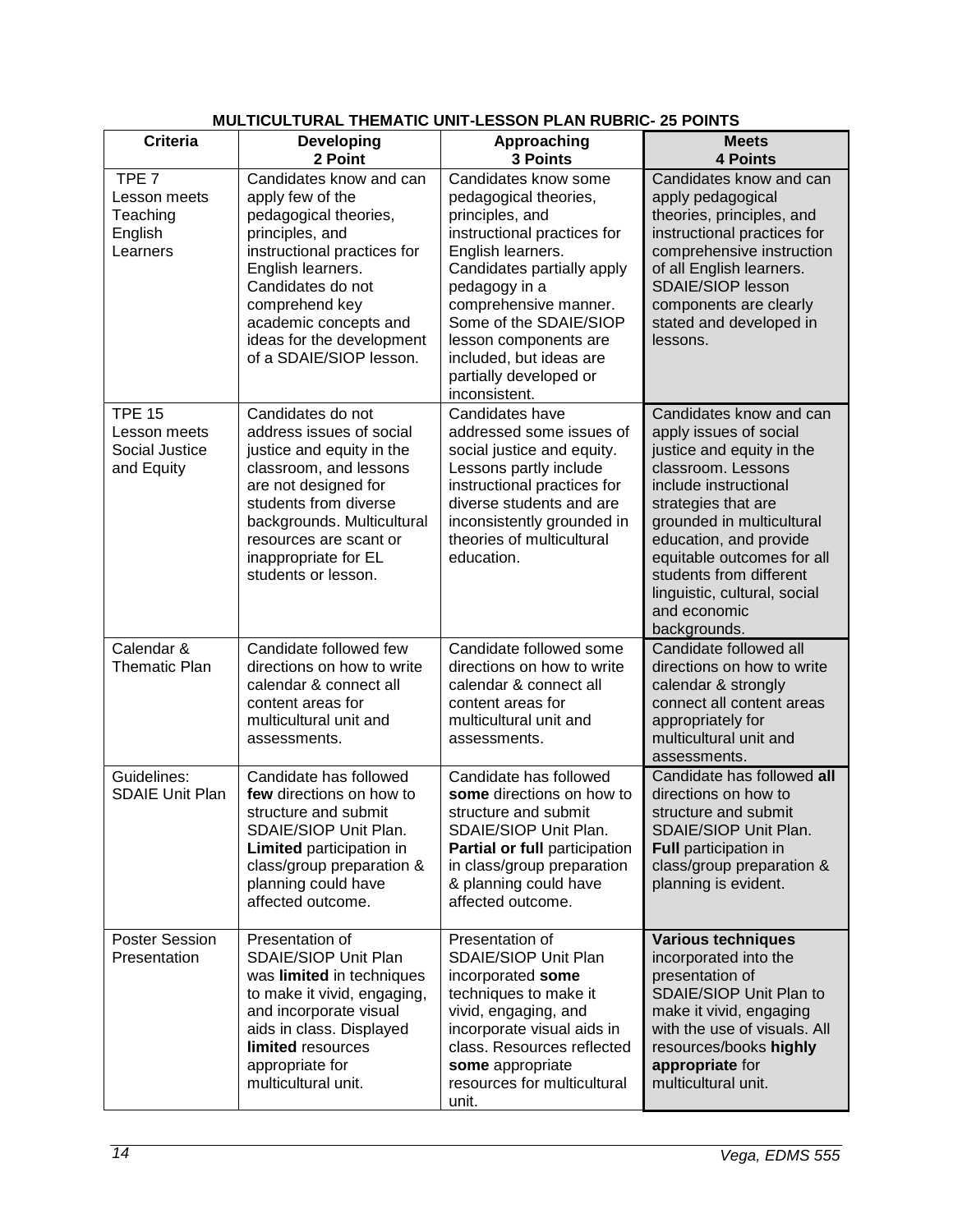| <b>Criteria</b>                    | Developing<br>2 Point                                                                                                                                                                            | Approaching<br><b>3 Points</b>                                                                                                                                                                 | <b>Meets</b><br>5 Points                                                                                                                                                                                                                 |
|------------------------------------|--------------------------------------------------------------------------------------------------------------------------------------------------------------------------------------------------|------------------------------------------------------------------------------------------------------------------------------------------------------------------------------------------------|------------------------------------------------------------------------------------------------------------------------------------------------------------------------------------------------------------------------------------------|
| Learning About<br>English Learners | Teacher candidate had<br>incomplete information to<br>ascertain background of<br>ELs. Candidate's<br>questions briefly address<br>all the topics. Writing didn't<br>followed format given.       | Teacher candidate had<br>adequate information to<br>ascertain background of<br>ELs. Candidate's<br>questions addressed some<br>of the topics. Writing<br>followed format given.                | Teacher candidate<br>provided excellent<br>information to ascertain<br>background of ELs.<br>Candidate's questions<br>clearly & effectively<br>addressed the topics.<br>Writing was focused and                                          |
|                                    |                                                                                                                                                                                                  |                                                                                                                                                                                                | well organized.                                                                                                                                                                                                                          |
| Interview<br>Guidelines            | Candidate followed few<br>directions on how to<br>structure and submit<br>questionnaire.<br>Demonstrated limited<br>engagement &<br>participation in class<br>activities & group<br>discussions. | Candidate followed some<br>directions on how to<br>structure and submit<br>questionnaire.<br>Demonstrated some<br>engagement &<br>participation in class<br>activities & group<br>discussions. | Candidate followed all<br>directions on how to<br>structure and submit<br>questionnaire (referred to<br>directions given in class).<br>Demonstrated full<br>engagement &<br>participation in class<br>activities & group<br>discussions. |

# **PBL REFLECTION- 5 POINTS**

| <b>Criteria</b>                                                                     | <b>Developing</b>                                                                                                                                                                                                                                                                                                                                                                                                                                                                                                 | Approaching                                                                                                                                                                                                                                                                                                                                                                                                                                                                     | <b>Meets</b>                                                                                                                                                                                                                                                                                                                                                                                                                                                                                  |
|-------------------------------------------------------------------------------------|-------------------------------------------------------------------------------------------------------------------------------------------------------------------------------------------------------------------------------------------------------------------------------------------------------------------------------------------------------------------------------------------------------------------------------------------------------------------------------------------------------------------|---------------------------------------------------------------------------------------------------------------------------------------------------------------------------------------------------------------------------------------------------------------------------------------------------------------------------------------------------------------------------------------------------------------------------------------------------------------------------------|-----------------------------------------------------------------------------------------------------------------------------------------------------------------------------------------------------------------------------------------------------------------------------------------------------------------------------------------------------------------------------------------------------------------------------------------------------------------------------------------------|
|                                                                                     | 1 Point                                                                                                                                                                                                                                                                                                                                                                                                                                                                                                           | 3 Points                                                                                                                                                                                                                                                                                                                                                                                                                                                                        | <b>5 Points</b>                                                                                                                                                                                                                                                                                                                                                                                                                                                                               |
| TPE <sub>7</sub><br>English<br>Learners and<br>Followed<br>Reflection<br>Guidelines | Candidate demonstrated<br>one/limited knowledge and<br>application of pedagogical<br>theories, principles, and<br>instructional practices for<br>comprehensive instruction<br>of ELs.<br>Candidate integrated<br>none/limited personal<br>thoughts, connections, &<br>experiences in achieving<br>new insights.<br>Candidate followed<br>none/limited directions on<br>how to structure and submit<br>PBL reflection. Candidate<br>demonstrated none/limited<br>engagement/participation in<br>group discussions. | Candidate demonstrated<br>some knowledge and<br>application of pedagogical<br>theories, principles, and<br>instructional practices for<br>comprehensive instruction<br>of ELs.<br>Candidate integrated some<br>personal thoughts,<br>connections, & experiences<br>in achieving new insights.<br>Candidate followed some<br>directions on how to<br>structure and submit PBL<br>reflection. Candidate<br>demonstrated some<br>engagement/participation in<br>group discussions. | Candidate demonstrated<br>knowledge and<br>application of<br>pedagogical theories,<br>principles, and<br>instructional practices for<br>comprehensive<br>instruction of ELs.<br>Candidate integrated<br>personal thoughts,<br>connections, experiences<br>& questions in achieving<br>new insights.<br>Candidate has followed<br>all directions on how to<br>structure and submit PBL<br>reflection.<br>Candidate demonstrated<br>full engagement &<br>participation in group<br>discussions. |